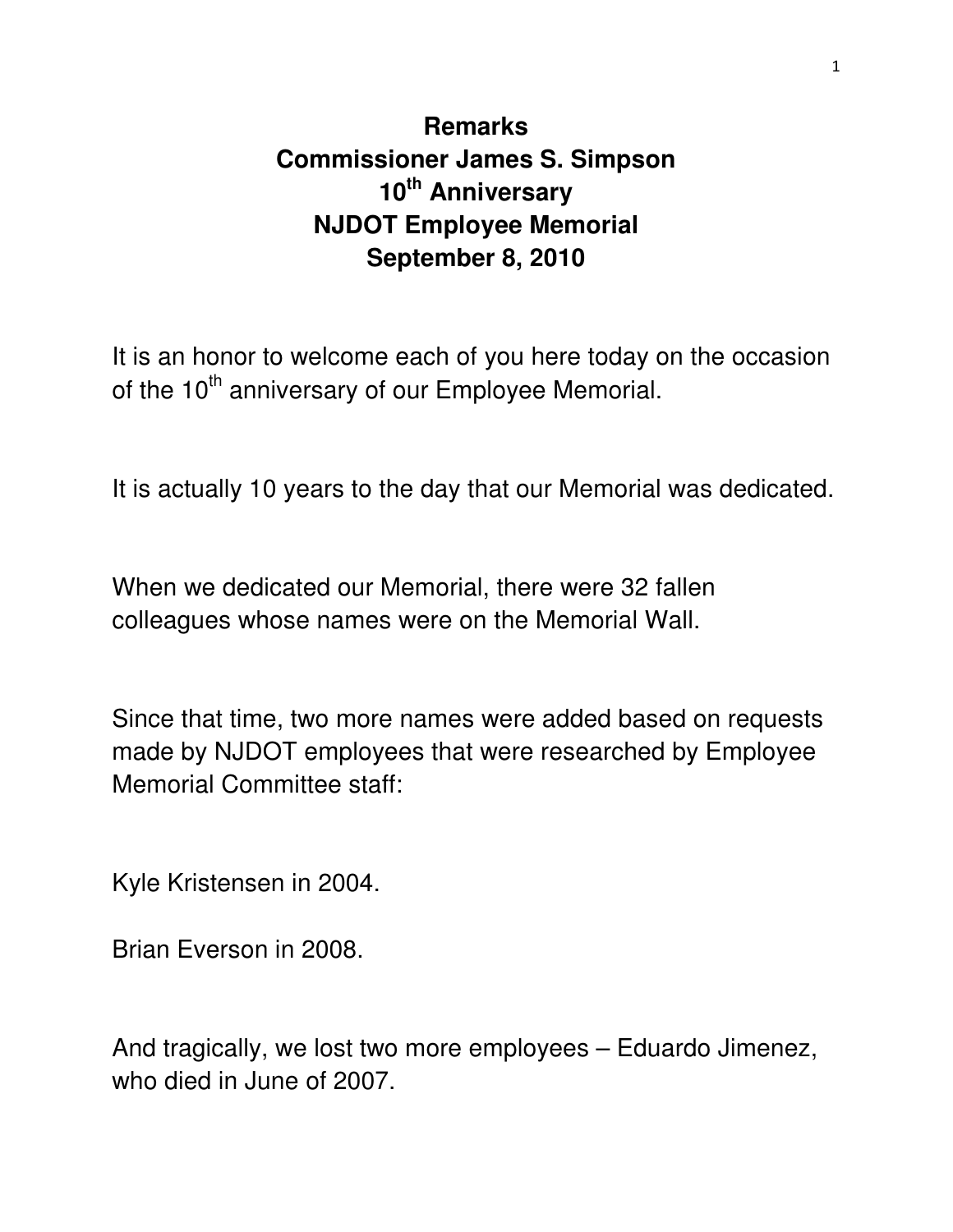And, Joe Kealey, who died in January of 2010.

We honored his memory in July of this year.

We, therefore, today, are honoring 36 of our fallen colleagues for the ultimate sacrifice that each of them made in service to this Department and the State of New Jersey.

It is also an honor to welcome four NJDOT Commissioners today: Jim Weinstein, Jamie Fox, Jack Lettiere and Kris Kolluri.

I'm also honored to welcome Dennis Keck, who served our agency for a time as Acting Commissioner.

I also wish to recognize Elizabeth "Biz" Dilts, wife of Steve Dilts. I know Steve wished very much to be here today. I know that Steve is a very dedicated supporter of the Employee Memorial, and we thank him for his unflagging and continued support.

There are also many other dignitaries here today who have supported the Employee Memorial during their tenure at the Department, and we are grateful to them for coming back and for helping to sustain the Memorial over the years.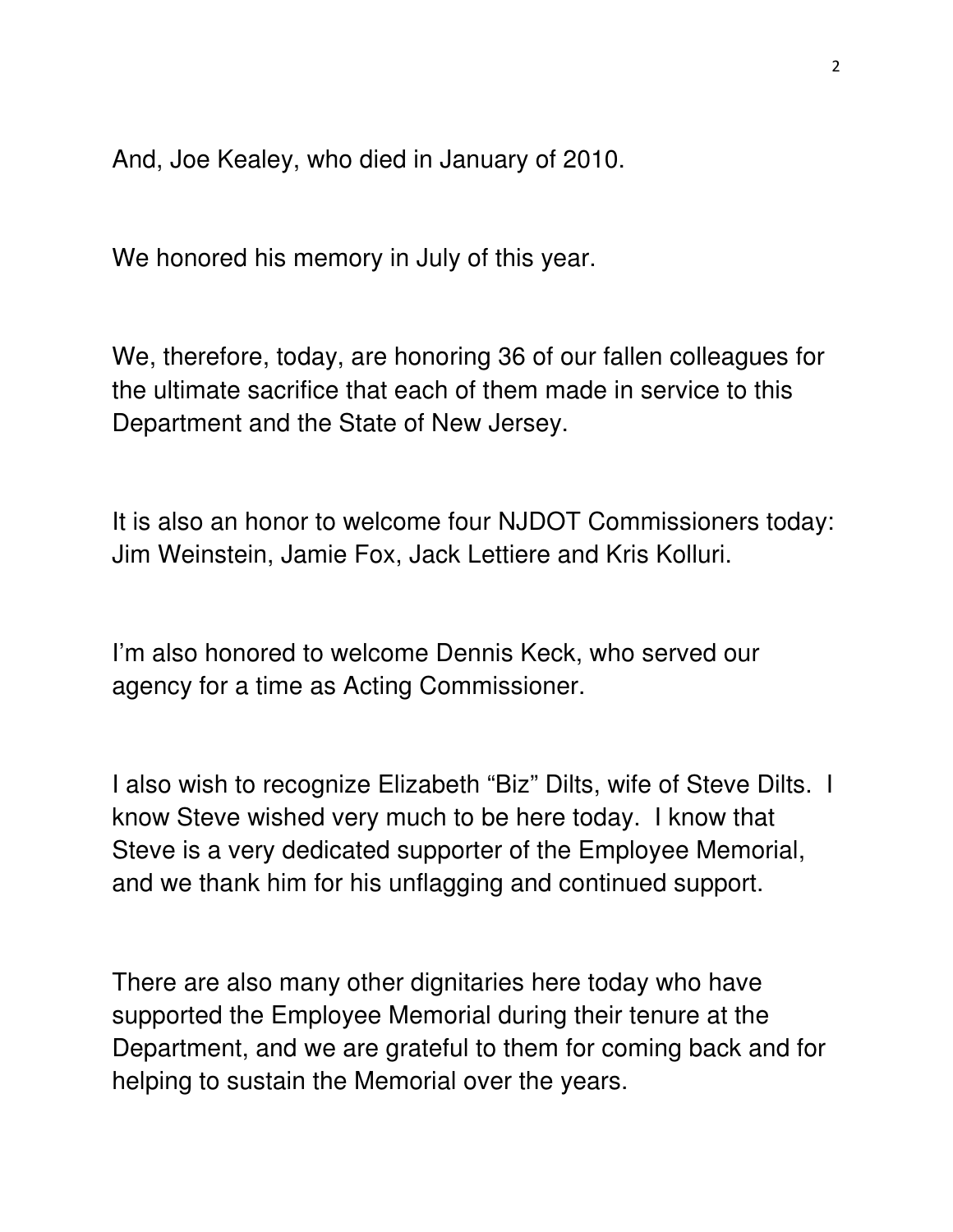I also have to single out and give appropriate credit to Jim Weinstein.

When Lou Caruso – a 50 year veteran of NJDOT -- died in the line of duty in 1999, his death served as the catalyst for the building of the Memorial.

But it was also Jim's vision and leadership that provided the needed "traction" to get this effort going.

Ten years later, I am reminded of an old Chinese proverb: "The journey of a thousand miles starts with a single step."

We're here today because of that step taken by Jim.

With Jim's support, a 20 member committee made up of NJDOT employees spearheaded the design and construction of this beautiful memorial.

Special tribute goes to former NJDOT employees John Spedding, Steve Cook, Nancy Ciaraffoli and Frank Bocchini who all worked hard to advance the Memorial Project.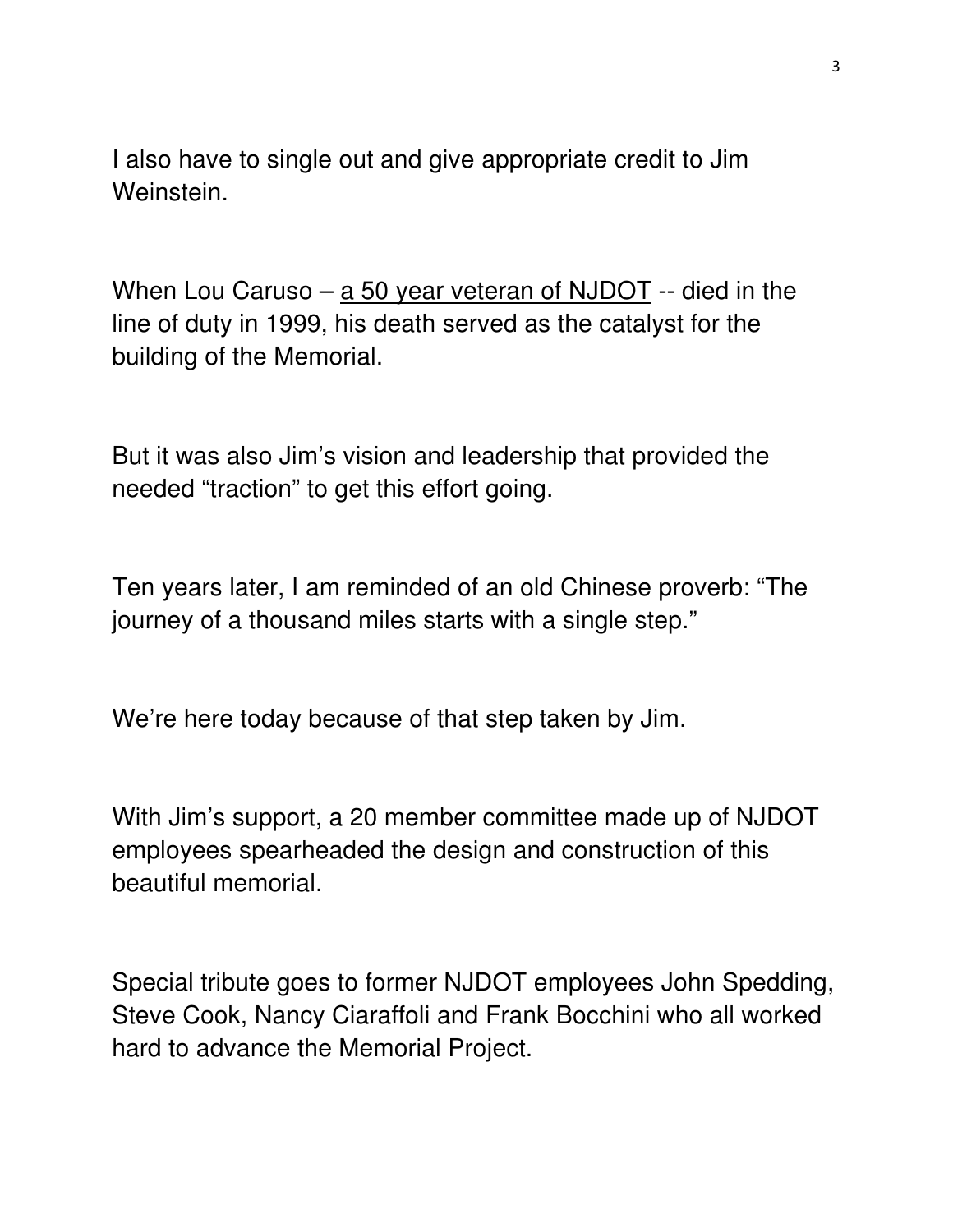The concept for it was also embraced by employees here, our retirees, and, of course, the families of our honored fallen.

I can't tell you how honored I am to lead an agency whose own employees created such a beautiful memorial, and credit goes to those who continue to serve on the Employee Memorial Committee responsible for maintaining it and ensuring that the memory of our fallen colleagues will live on in our hearts forever.

We're also here today to honor those who died on 9-11, which occurred after just one year's existence for our Memorial. Since that time, we have honored the September 11 victims without fail.

In fact, our Memorial pays tribute to the 74 members of the Port Authority of NY and NJ who died on September 11. One of the Memorial fountains has been dedicated to honor their memory.

Their valiant efforts to save lives cost them their own, and we pay grateful acknowledgement and thanks for these members of our extended transportation family.

Since 9-11, we have also devoted a portion of our Annual Remembrance Ceremony to honor those who came to rescue victims of this tragedy and became victims themselves – Law Enforcement Representatives, our Firefighters, and our Search and Rescue Teams.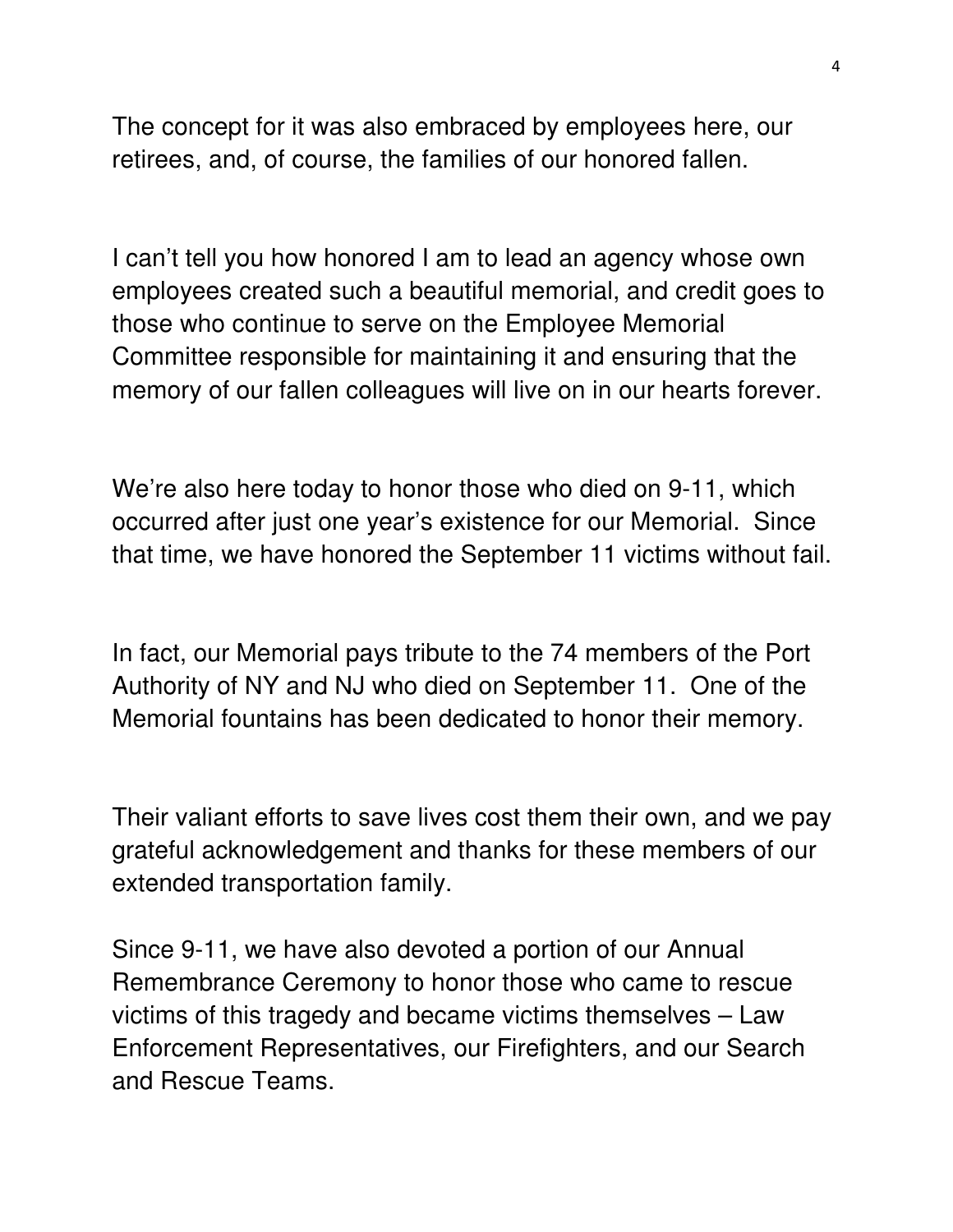We thank those who are present here today in these capacities for their continued efforts to help people in need.

We also continue to honor our Military – our soldiers and sailors who have sacrificed their lives and those who continue to protect us. We are grateful to our NJDOT employees and family members who currently serve in the military so that we can enjoy the freedoms that we have.

As much as our Memorial honors our fallen, it also acknowledges the living.

It represents a commitment to transportation . . .a commitment to safety. . . a commitment to the highest standards of public service.

The words at the base of the Memorial reflect this: Service, Dedication, and Sacrifice.

This entire project, from Day One to today, is a lasting testament to the dedication, professionalism and spirit of our employees.

We're here because of those employees.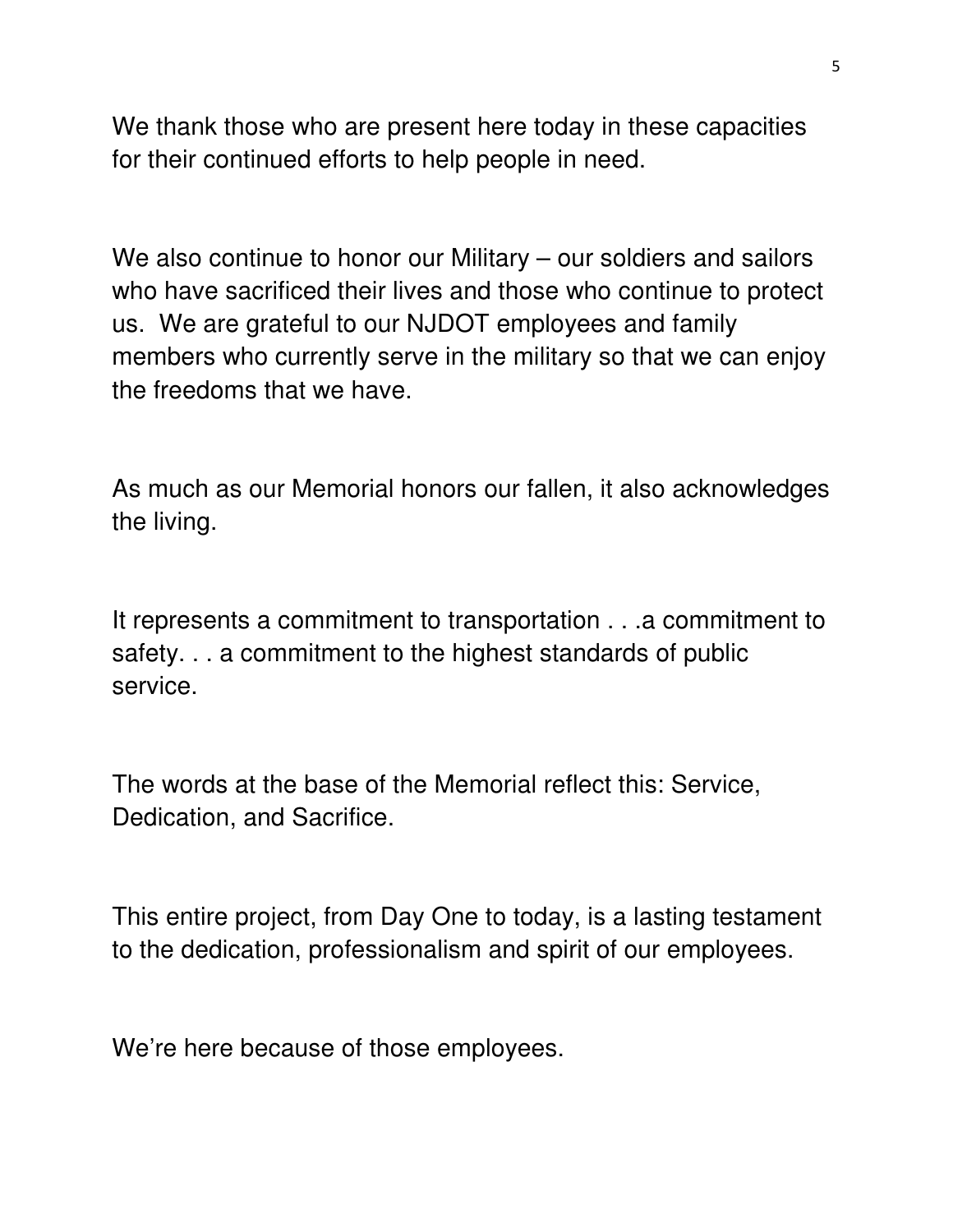We stand among the bricks, mortar and memories enshrined in our Memorial because of them.

And to the families of our fallen, there are no words that can minimize the loss you experienced.

We thank the Jimenez and Kealey families for being with us today.

We also thank Terry Kresge's (Kres-ke) family for being here with us today. Terry died in the line of duty in 1988.

Please know that we stand with you, and that the NJDOT Family is here for you when needed.

The writer Washington Irving once wrote some beautiful words that I believe are worth sharing today:

"There is a sacredness in tears. They are not the mark of weakness, but of strength. They speak more eloquently than a thousand tongues. They are the messengers of overwhelming grief, but they are the same messengers for unspeakable love."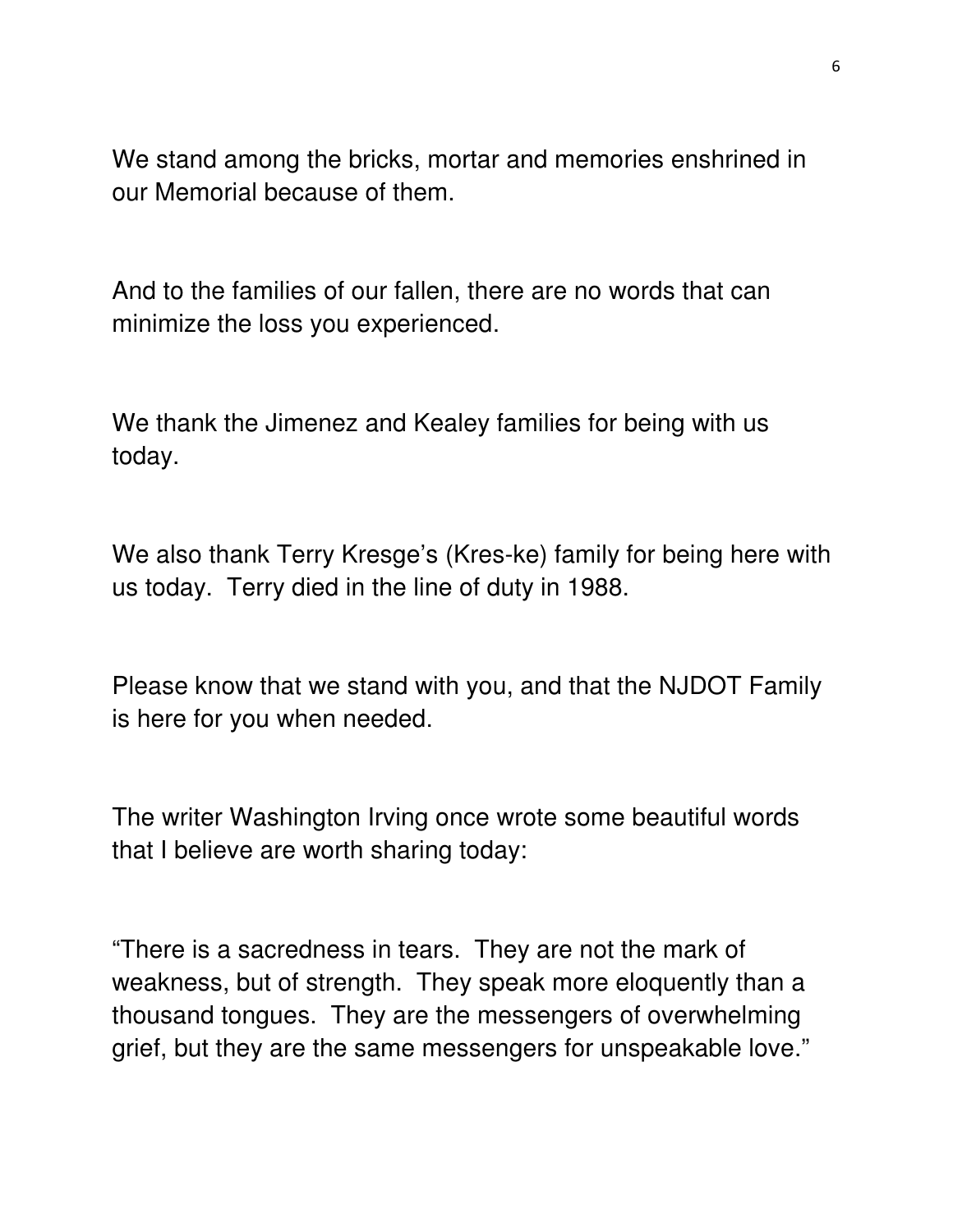The loss you experienced is overwhelming, and I believe, therefore, it is absolutely incumbent upon all of us to renew our efforts to improve safety.

We can best honor the memory of our fallen by making real strides in safety.

We can honor most eloquently and effectively co-workers like Eduardo and Joe by making them the last names placed on the Memorial.

I know all of us here feel this way, and I know you will hear shortly some remarkable and appreciative words by the Commissioners who served when this Memorial was in place.

They share, as we all do, dedication and a sense of purpose to do all that we can, in whatever capacity we serve, whether now or in the future, into making our roadways safe.

We owe it to the fallen enshrined here -- and their families.